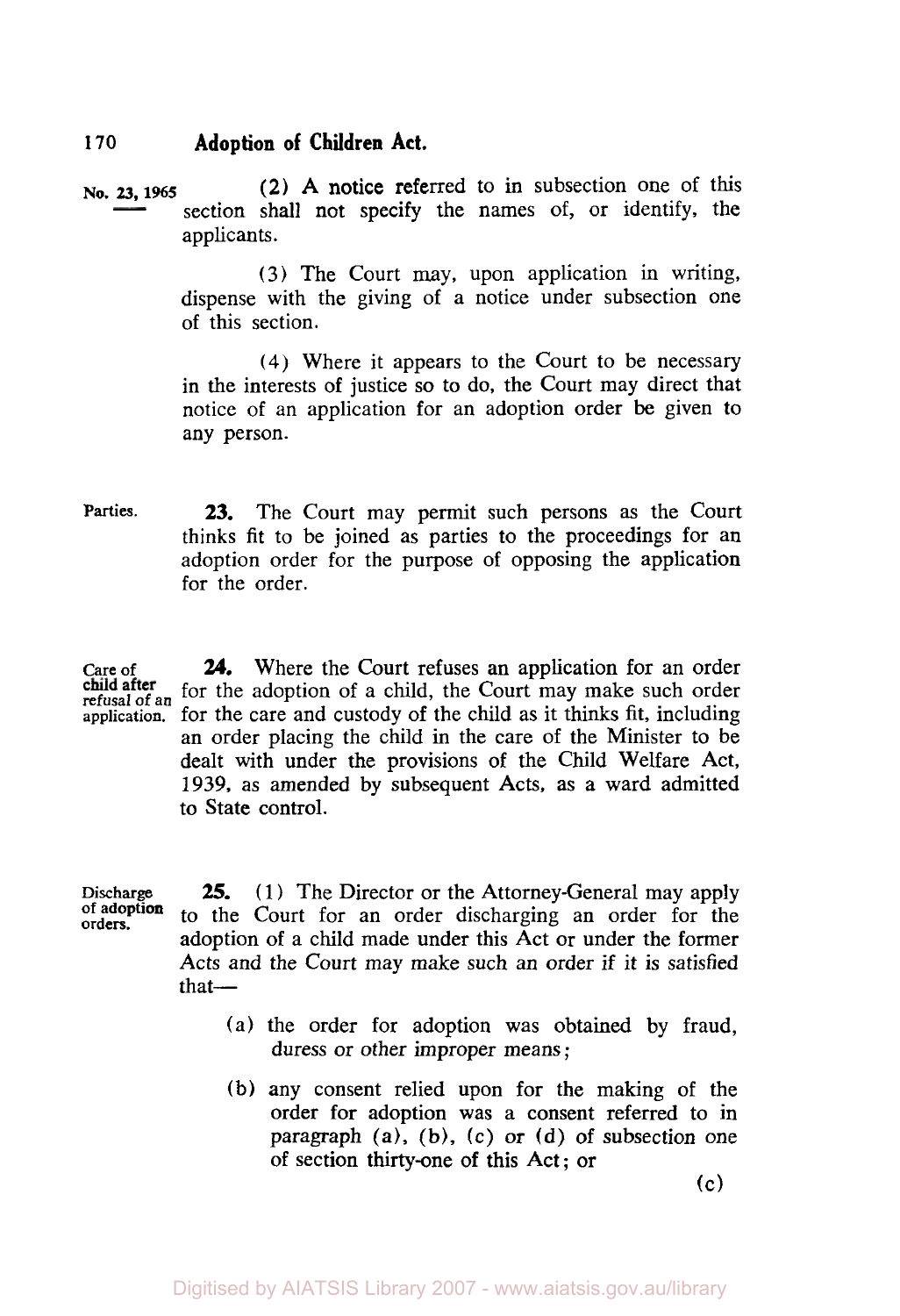(c) there is some other exceptional reason why the **No. 23, 1965**  adoption order should be discharged.

(2) The Court shall not make an order under this section if it appears to the Court that the making of the order would be prejudicial to the welfare and interests of the child.

**(3)** Where the Court makes an order discharging an adoption order that was made in reliance on a general consent, then, unless the Court otherwise orders, the general consent remains in operation for the purposes of a further application for the adoption of the child.

**(4)** Where the Court makes an order under this section, it may, at the same time or subsequently, make such consequential or ancillary orders **as** it thinks necessary in the interests of justice or to promote the welfare and interests of the child, including orders relating to-

- (a) the name of the child;
- (b) the ownership of property ;
- (c) the custody or guardianship of the child; or
- **(d)** the domicile (including the domicile of origin) of the child.

*(5)* Upon the making of an order under this section discharging an order for the adoption of a child, but subject to any order made under subsection four of this section and to subsection four of section thirty-five of this Act, the rights, privileges, duties, liabilities and relationships under the law of New South Wales of the child and of all other persons shall be the same as if the order for adoption had not been made, but without prejudice to-

- (a) anything lawfully done ;
- (b) the consequences of anything unlawfully done ; or
- (c) any proprietary right or interest that became vested in any person,

whilst the order for adoption was in force.

**DIVISION**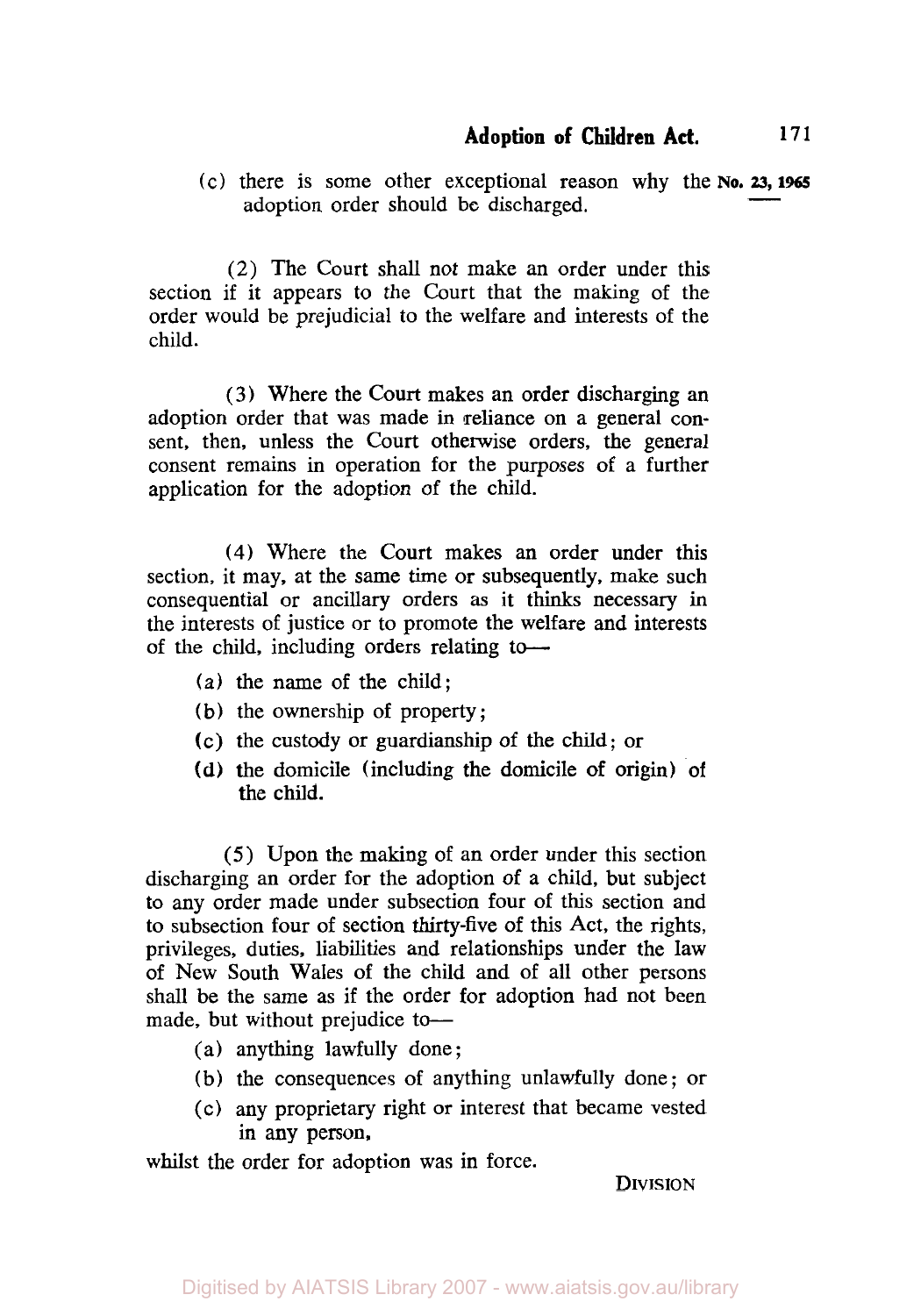**No. 23, 1965** 

**DIVISION** *2.Consents to Adoptions.* 

**Consents of 26.** (1) Subject to this Division, the Court shall not make parents and an order for the adoption of a obild unless consent (not being **parents** guardians **and** an order for the adoption of a child unless consent (not being **required to** a consent that has been revoked in accordance with this Act) to the adoption has been given by the appropriate person or persons ascertained in accordance with the provisions of subsection two, three or four of this section or the Court is satisfied that there is no such appropriate person. **26.** 

> **(2)** In the case **of** a legitimate child who has not previously been adopted, the appropriate persons are every person who is a parent or guardian of the child.

> **(3)** In the case of **an** illegitimate child who **has** not previously been adopted, the appropriate persons are every person who is the mother or guardian **of** the child.

> **(4)** In the case of a child who has previously been adopted, the appropriate persons are every person who is an adoptive parent or a guardian of the child.

> *(5* ) The consent **of** a person under this section is not required if that person is the applicant, or one of the applicants, for the adoption order.

> (6) This section does not apply in the case **of** a child who **has** attained the age of twenty-one years before the making of the adoption order.

**Consents** *to*  **be general, except where in favour of a parent or relative.** 

27. (1) For the purposes of section twenty-six of this Act but subject to subsection two of this section, every consent to the adoption of a child shall be a consent to the adoption **of**  the child by any person or persons in accordance with the law of New South Wales, and shall have effect accordingly **in**  relation to an application for adoption made by any person or persons in accordance with this Act.

**(2)** Subsection one of this section does not apply in relation to **a** consent expressed to be a consent to the adoption of a child by a relative of the child, **or** by two persons one of whom is a parent or relative of the child.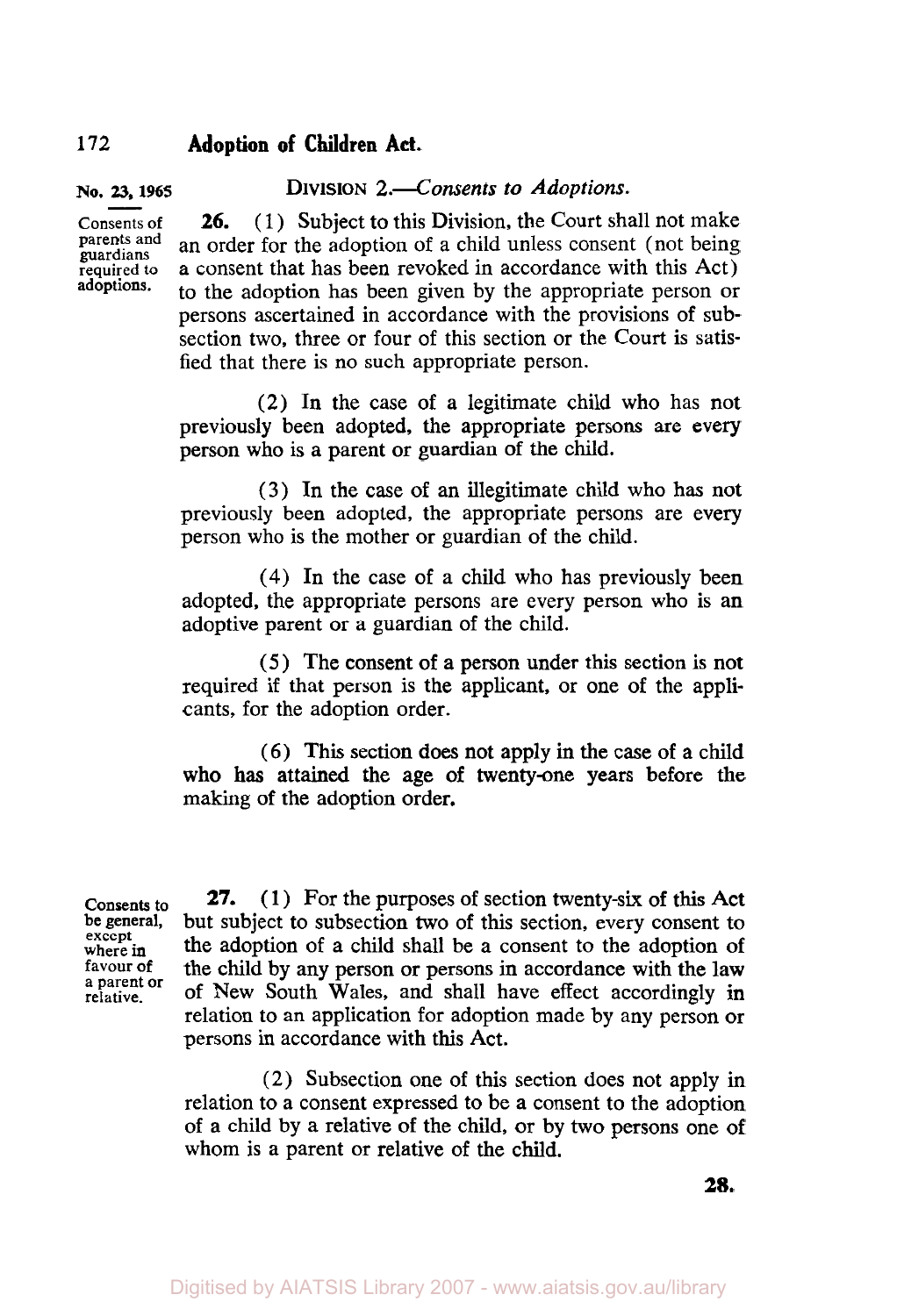*28.* (1) **A** consent to the adoption of a child given for **NO.** *23,* **1965**  the purposes of this Act by a person other than the child may  $\overline{R}_{\text{evocation}}$ be revoked by notice in writing delivered to the Master in of consents. Equity before-

- (a) the day on which an order for the adoption of the child is made ; or
- (b) the expiration of thirty days from the date on which the instrument of consent was signed,

whichever is the earlier, but may not otherwise be revoked.

*(2)* Upon receipt of a notice under this **section,** the Master in Equity shall forthwith give notice to the Director of the receipt of the notice of revocation and, if it appears to the Master in Equity that the consent was given to the principal officer of a private adoption agency, to that principal officer.

*29.* **A** consent for the purposes of section twenty-six of this **Form of**  Act shall be evidenced by an instrument of consent in or to consents. the effect of the prescribed form signed by the person giving the consent and attested **as** prescribed.

**30.** For the purposes of an application by a person under **Consents**  this Act for an adoption order in respect of a child, a consent **given under law of a** to the adoption of the child given by a person in accordance **State or**  with the law of another State or of a Territory of the Common-Territory. wealth that would be an effective consent under that law if the application had been made in that State or Territory under that law is an effective consent for the purposes of the application under this Act.

**31. (1)** The Court may refuse to make an adoption **Defective**  order in reliance on **a** consent given or purporting to have **consents.**  been given by a person (other than the child) if it appears to the Court that-

**(a)** the consent **was** not given in accordance with this Act ;

(b)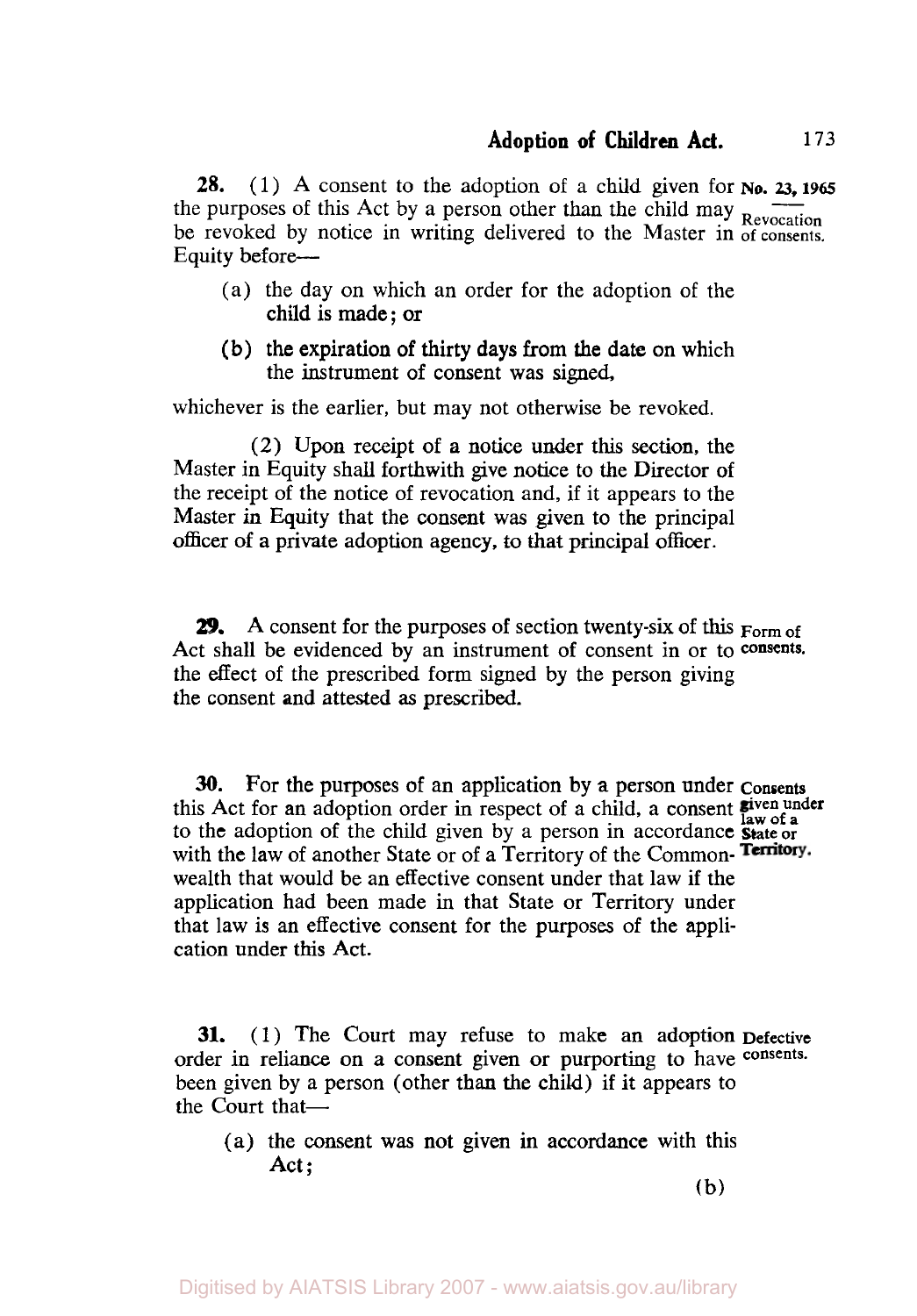**sents.** 

**NO.** *23, 1965* (b) the consent was obtained by fraud, duress or other improper means ;

- (c) the instrument of consent has been altered in a material particular without authority ; or
- (d) the person giving or purporting to give the consent was not, on the date of the instrument of consent, in a fit condition to give the consent or did not understand the nature of the consent.

**(2)** The Court shall not make an adoption order in reliance on an instrument **of** consent signed by the mother of the child before the birth **of** the child.

**(3)** The Court shall not make an adoption order in reliance on an instrument of consent signed by the mother of the child on, or within three days after, the day on which the child was born unless it is proved that, at the time the instrument was signed, the mother was in a fit condition to give the consent.

**(4)** For the purposes of subsection three of this section a certificate of a legally qualified medical practitioner certifying that, at the time when the instrument of consent was signed by the mother of the child, the mother was in a fit condition to give the consent is evidence of the matter so certified.

**32.** (1) The Court, on the application of the Director Court may or of the principal officer of a private adoption agency may, **dispense with con** by order, dispense with the consent of a person (other than the child) to the adoption of a child where the Court is satisfied that-

- (a) after reasonable inquiry, that person cannot be found or identified ;
- (b) that person is in such a physical or mental condition as not to be capable of properly considering the question whether he should give **his** consent :

 $(c)$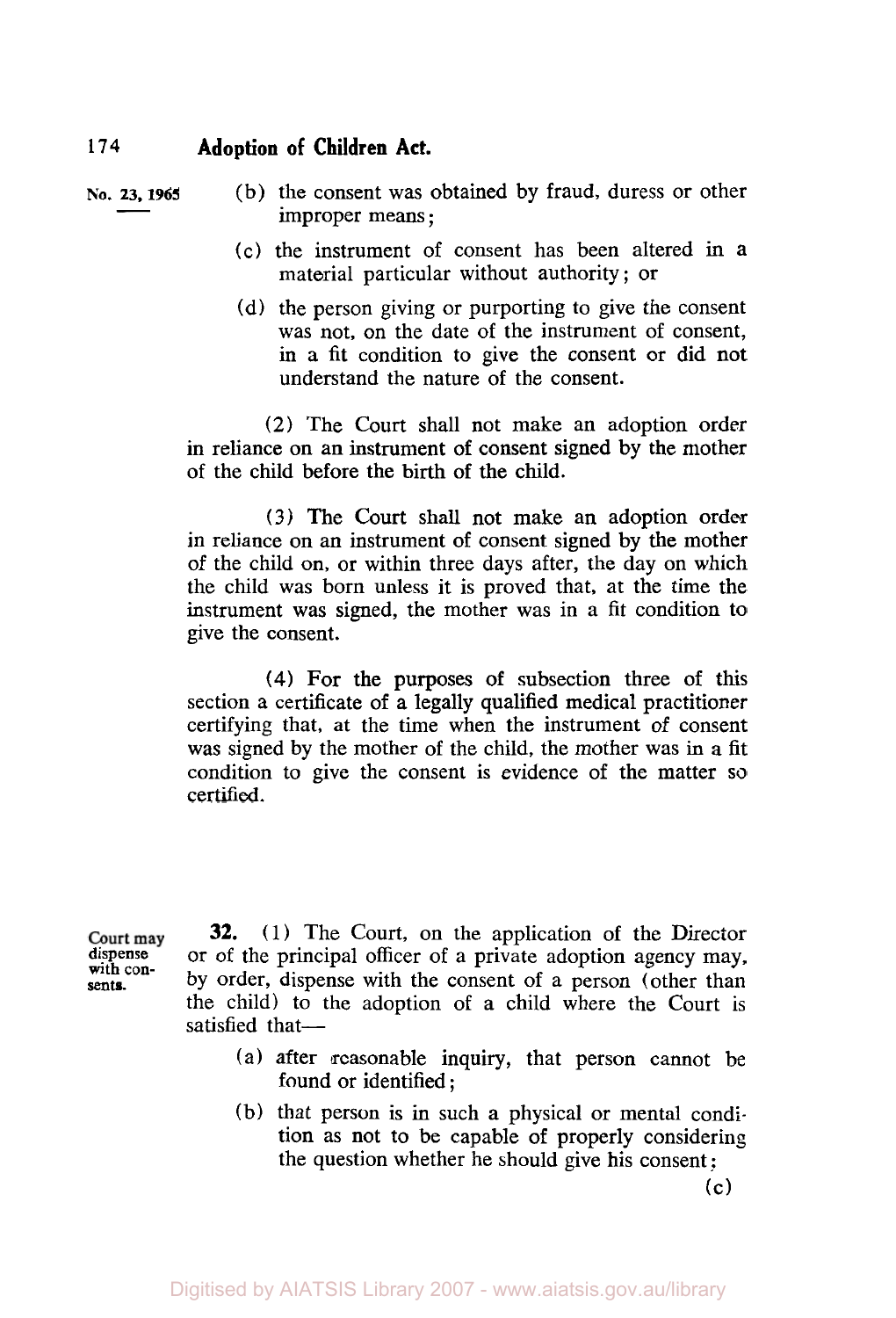- (c) that person is, in the opinion of the Court, unfit to **No. 23, 1965**  discharge the obligations of a parent or guardian by reason of his having abandoned, deserted, neglected or ill-treated the child ;
- (d) that person has, for a period of not less than one year, failed, without reasonable cause, to discharge, or to make suitable arrangements to discharge, the obligations of a parent or guardian, as the case may be, of the child; or
- (e) there are any other special circumstances by reason of which the consent may properly be dispensed with.

*(2)* An order under this section may be made before an application for an adoption order has been made in respect of the child or in conjunction with an adoption order in respect of the child.

**(3)** Any order under this section made before **an**  application for an adoption order has been made in respect of the child has effect for the purposes of any application for an adoption order that may subsequently be made in respect of the child.

**(4)** An order under this section referred to in subsection three of this section may, on the application of the Director or of the person whose consent was dispensed with or, where the order under this section was made on the application of the principal officer of a private adoption agency, on the application of that principal officer, be revoked by the Court at any time before the making of an adoption order in respect of the child.

- (5) The Court shall not-
- (a) except in relation to a person referred to in paragraph (a) of subsection one of this section make an order under that subsection unless the Director or the principal officer of the private adoption agency applying for the order has given or sent by registered post to the person whose consent is sought to be dispensed with notice of the application for the order at least fourteen days before the application for the order is made to the Court; or (b)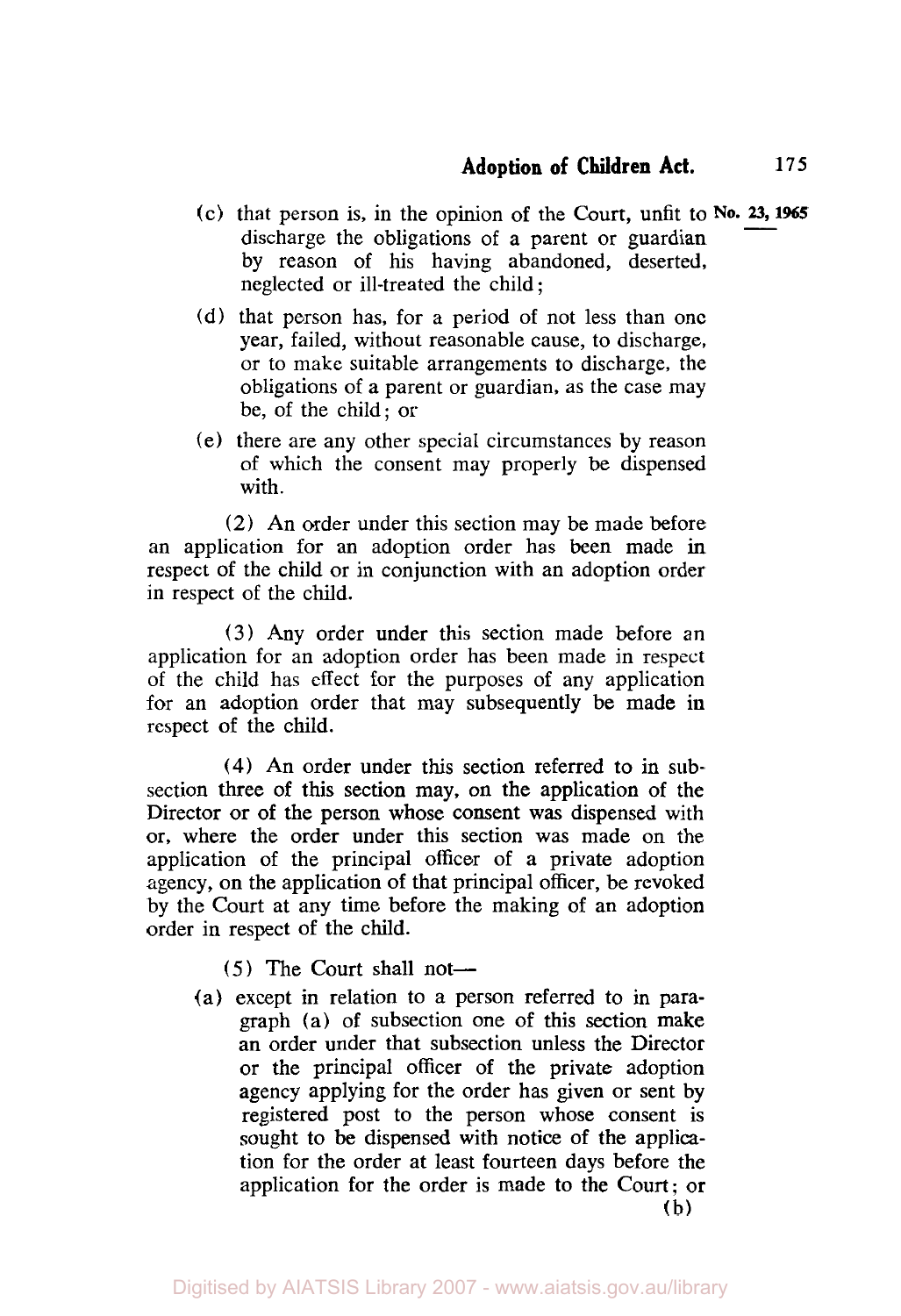- **NO. 23, 1965** (b) revoke any such order unless not less than fourteen days' notice of the application has been given, where the Director is not applying for the revocation, to the Director and, where the order under this section was made on the application of the principal officer of a private adoption agency and he is not applying for the revocation, to that principal officer.
- **Consent of child. 33.** Subject to this Division, an order for the adoption of *a* child who has attained the age **of** twelve years shall not be made unless the child has consented to the adoption or, where the child has not attained the age of twenty-one years, the Court is satisfied that there are special reasons, related to the welfare and interests of the child, why the order should be made notwithstanding that the child has refused to consent to the adoption or his consent has not been sought.

**Guardianship of child awaiting adoption 34. (1)** Subject to **this** section, where the consent **of**  every person whose consent to the adoption **of a** child is required under section twenty-six of this Act, either-

- **(a)** has been given and is a general consent; or
- (b) has been **dispensed with** by an order made by virtue of subsection one **of section** thirty-two **of this** Act,

the Director is the guardian of the child (for purposes other than the purposes of section twenty-six **of** this Act) to the exclusion of all other persons.

**(2) The** provisions of subsection one **of** this section **do** not apply to a **child-** 

- (a) who **is** a ward within the meaning of the Child Welfare Act, **1939,** as amended by subsequent Acts ; or
- **(b)** unless and **until** the Director has received notice in writing that a general consent to the adoption **of** the child has **been** given.

**(3)**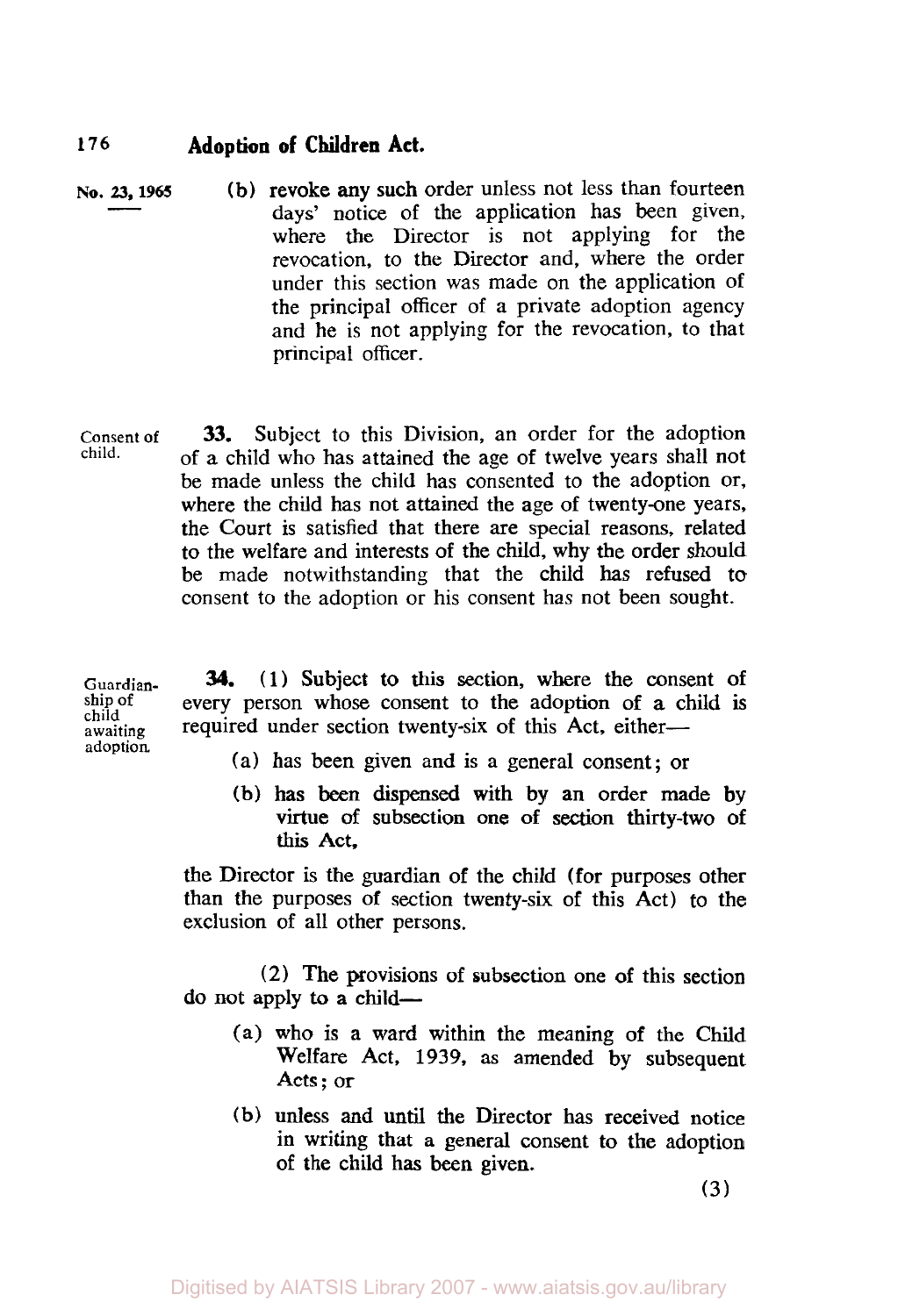(3) Where the Director has become the guardian of **No.** *23,* **<sup>1965</sup>** a child under subsection one or four of this section and has not, within a period of one year thereafter, ceased to be the guardian of the child, he shall make **a** report in writing to the Court concerning the child and the Court shall **make** such order for the care and control of the child as it thinks fit.

**14)** Without limiting the generality of subsection three of this section, an order under that subsection may direct that the child be placed in the care of the Minister to be dealt with under the provisions of the Child Welfare Act, 1939, as amended by subsequent Acts, as a ward admitted to State control or that the child remain under the guardianship of the Director for **a** further period of one year.

*(5)* Where the Director is the guardian of a child under subsection one or four of this section, **he** shall remain the guardian of the child until-

- (a) an adoption order is made in respect of the child;
- **(b)** in the case of any consent *so* **given,** the instrument of consent is lawfulIy revoked;
- (c) the Court, by order, makes other provision for the guardianship of the child either pursuant to section twenty-four of this Act or upon the application of the Director or otherwise ; or
- (d) the child becomes a ward within the meaning of the ChiId Welfare Act, **1939, as** amended by subsequent Acts.

*(6)* The Director may, **upon** such terms and conditions as he thinks fit, place any child of whom he **is** guardian under the provisions of subsection one of this section in the care of any suitable person who **has** agreed to have the child in his care.

**(7)** The fact that the Director is the guardian of a child under **this** section **does** not affect the liability of any person to provide adequate means of support for the child.

**DIVISION**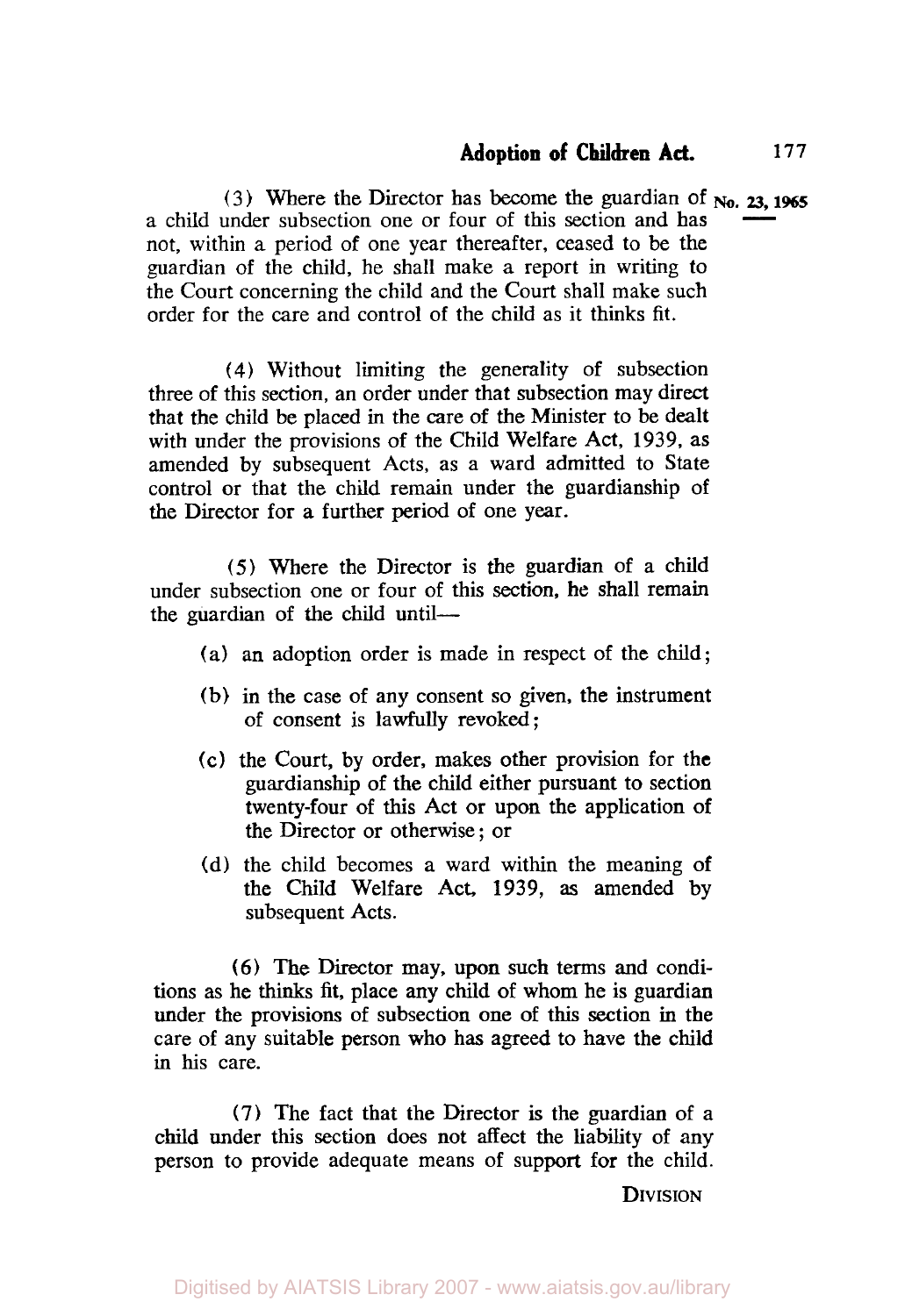#### **No. 23, 1965**  DIVISION **3** *.-Effect* of *Adoption Orders.*

**(1)** For the purposes of the laws of New South Wales, but subject to this Act and to the provisions of any law of New South Wales that expressly distinguishes in any way between adopted children and children other than adopted children, upon the making of an adoption order-**35.** 

- (a) the adopted child becomes a child of the adopter or adopters, and the adopter or adopters become the parent or parents of the child, as if the child had been born to the adopter or adopters in lawful wedlock ;
- (b) the adopted child ceases to be a child of any person who was a parent (whether natural or adoptive) of the child before the making of the adoption order, and any such person ceases to be a parent of the child ;
- (c) the relationship to one another of all persons (including the adopted child and an adoptive parent or former parent of the adopted child) shall be determined on the basis of the foregoing provisions of this subsection so far as they are relevant;
- (d) any existing guardianship of the adopted child (not being the Minister's guardianship of the child under section nine of the Child Welfare Act, **1939,** as amended by subsequent Acts) ceases to have effect ; and
- (e) any previous adoption **of** the child (whether effected under the law of New South Wales or otherwise) ceases to have effect.

**(2)** The provisions of subsection one of this section do not have effect so as to deprive an adopted child of any vested or contingent proprietary right acquired by the child before the making of the adoption order.

- $(3)$  Where--
- (a) one of the natural parents of a legitimate child, or one **of** two adoptive parents of an adopted child, **has** died;

**(b)** 

**General effect of adoption** 

**orders.**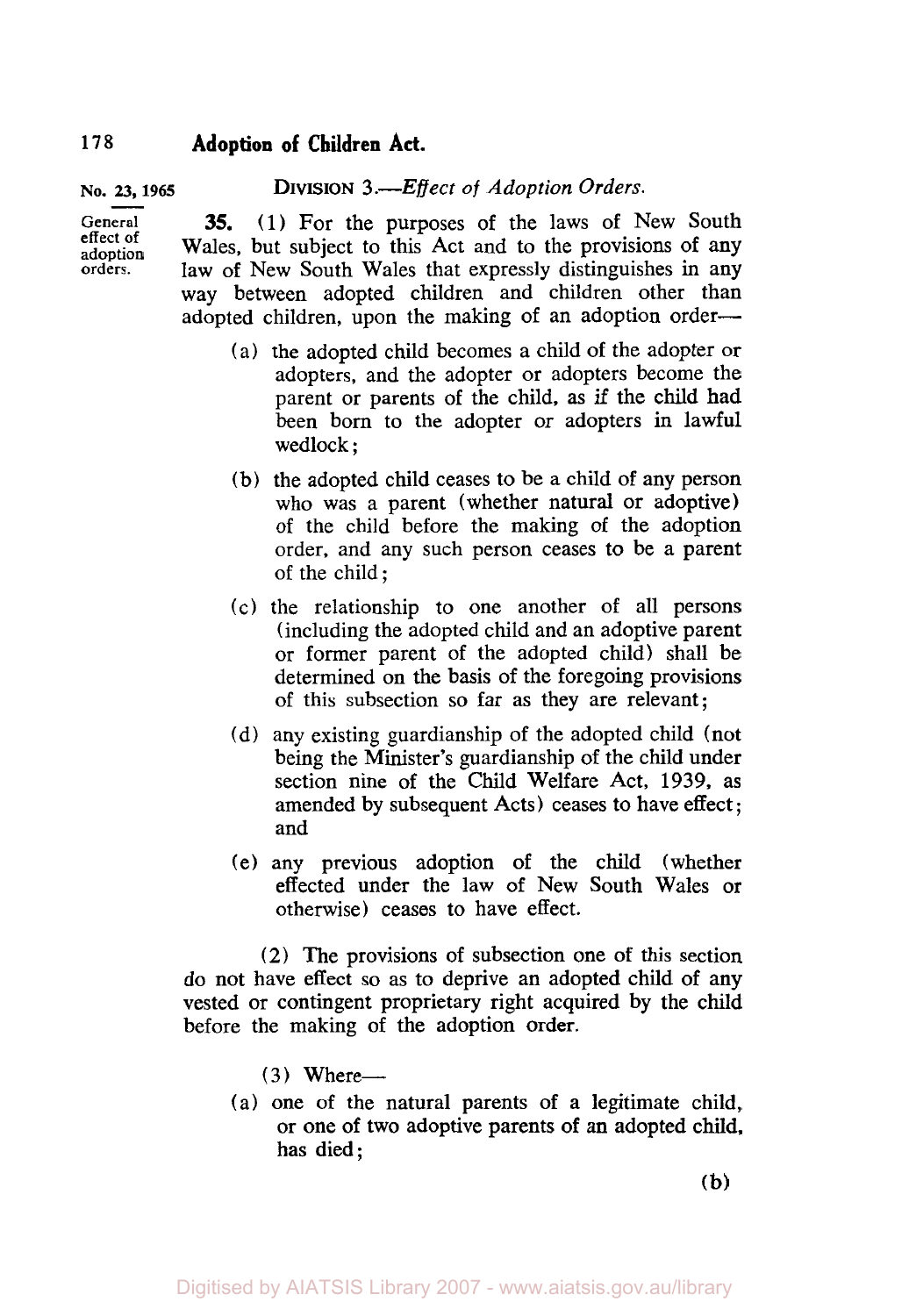(b) the surviving parent remarries; and **No. 23, 1965** 

(c) the child is adopted by the surviving parent and that parent's spouse,

any property of any collateral or lineal next-of-kin of the deceased parent who dies intestate shall, notwithstanding subsection one of this section, devolve in all respects as if the child had not been *so* adopted.

**(4)** Notwithstanding the provisions of subsection one of this section, for the purposes of any law of New South Wales relating to a sexual offence, being a law for the purposes of which the relationship between persons **is** relevant, an adoption order, or the discharge of an adoption order, does not cause the cessation of any relationship that would have existed if the adoption order, or the discharging order, as the case may be, had not been made, and any such relationship shall be deemed to exist in addition to any relationship that exists by virtue of the application of that subsection in relation to that adoption order or by virtue of the discharge of that adoption order.

**36.** (1) Subject to subsection two of section thirty-five of **Effect** of this Act, the provisions **of** subsection one of that section have **orders as**  effect in relation to a disposition of property, whether by will **regards disposition of**  or otherwise, and whether made before or after the commence- **property.**  ment of this Act, and to a devolution of property in respect of etc. which a person dies intestate after the commencement **of** this Act, except that-

- (a) those provisions do not affect a disposition of
- property by a person who, or by persons any of whom, died before the commencement of this Act ; and
- (b) those provisions do not affect a disposition of property that has taken effect in possession before the commencement of this Act.

(2) The provisions **of** subsection **one** of section thirty-five of this Act do not apply in relation to **an** agreement or instrument (not being a disposition of property) made or executed before the commencement of this Act.

**(3)**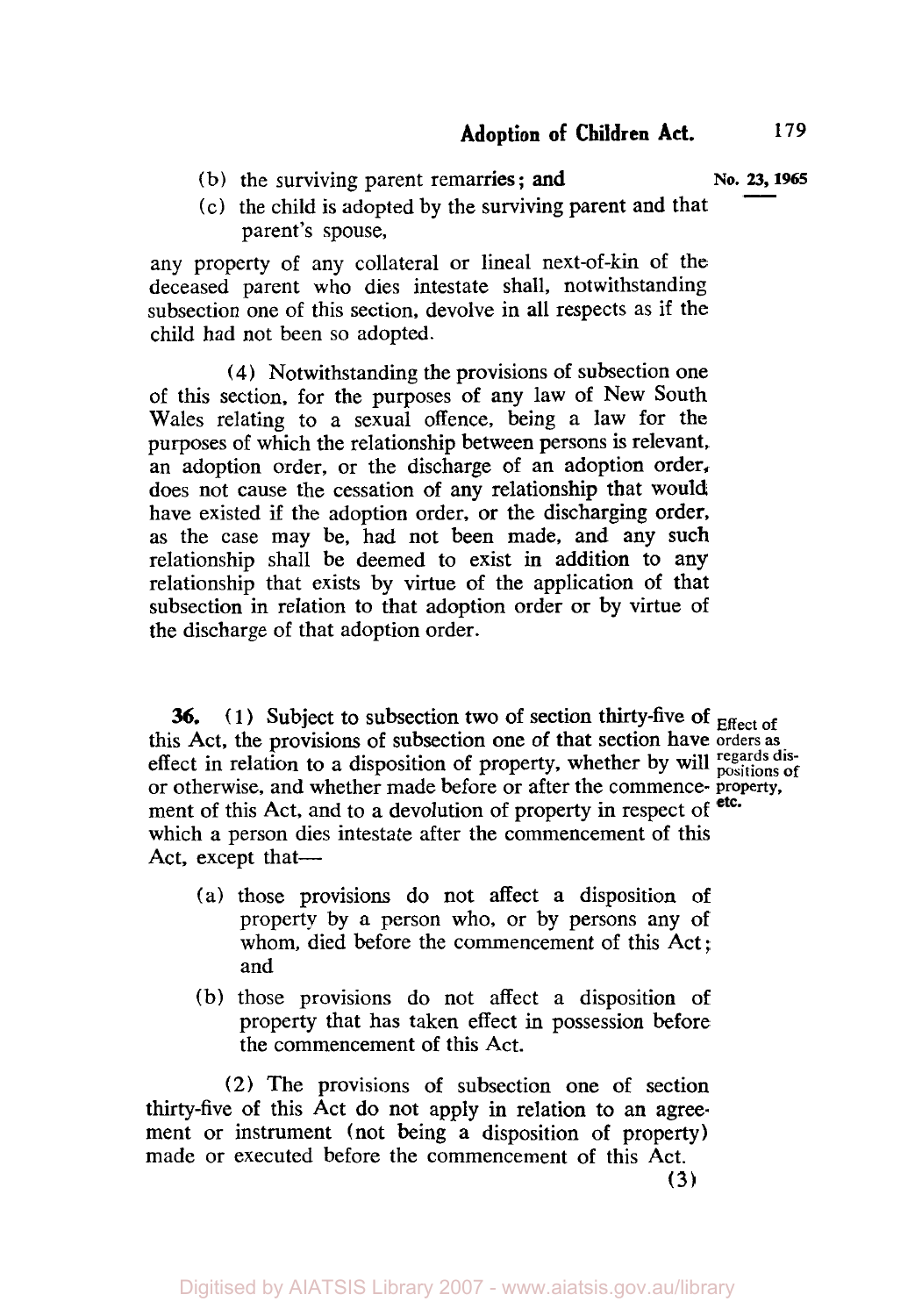**No. 23, 1965** (3) Where-

- (a) before the commencement of this Act, a person made, by an instrument other **than** a will, a disposition of property **;**
- (b) the disposition had not taken effect in possession before the commencement of this Act; and
- (c) it did not appear from the instrument that it was the intention of that person to include adopted children as objects of the disposition,

that person may, notwithstanding **that the** instrument could not, apart from this subsection, be revoked or varied, by a like instrument, vary **the** first-mentioned instrument to exclude adopted children (whether adopted under this Act or otherwise) from participation in any right, benefit or privilege under the instrument.

**(4) In** relation to a disposition of property **by a**  person who, or by persons any of whom, died before the commencement of this Act, and in relation to a devolution of property in respect **of** which a person died intestate before that commencement, an adoption order made under this Act **has** the same effect **as if** the former **Acts** had continued in force and the adoption order had **been** made under those **Acts.** 

*(5)* **Nothing in section thirty-five** of this **Act** or in *this* section affects the operation *of* **any** provision in a will or other instrument (whether made or coming into operation before or after the commencement of this Act) distinguishing between adopted children and children other than adopted children.

**Relationship** 37. For the purposes of the application of the Wills, of adopted **Probate and Administration Act, 1898**, as amended by child to other chil-<br>
subsequent Acts, to the devolution of any property in respect other chil-<br> **other chil- of** which a person dies intestate and for the purposes of the **dren Of the of** which a person dies intestate and for the purposes **of the adopter.** construction of **any** disposition of any property, an adopted

child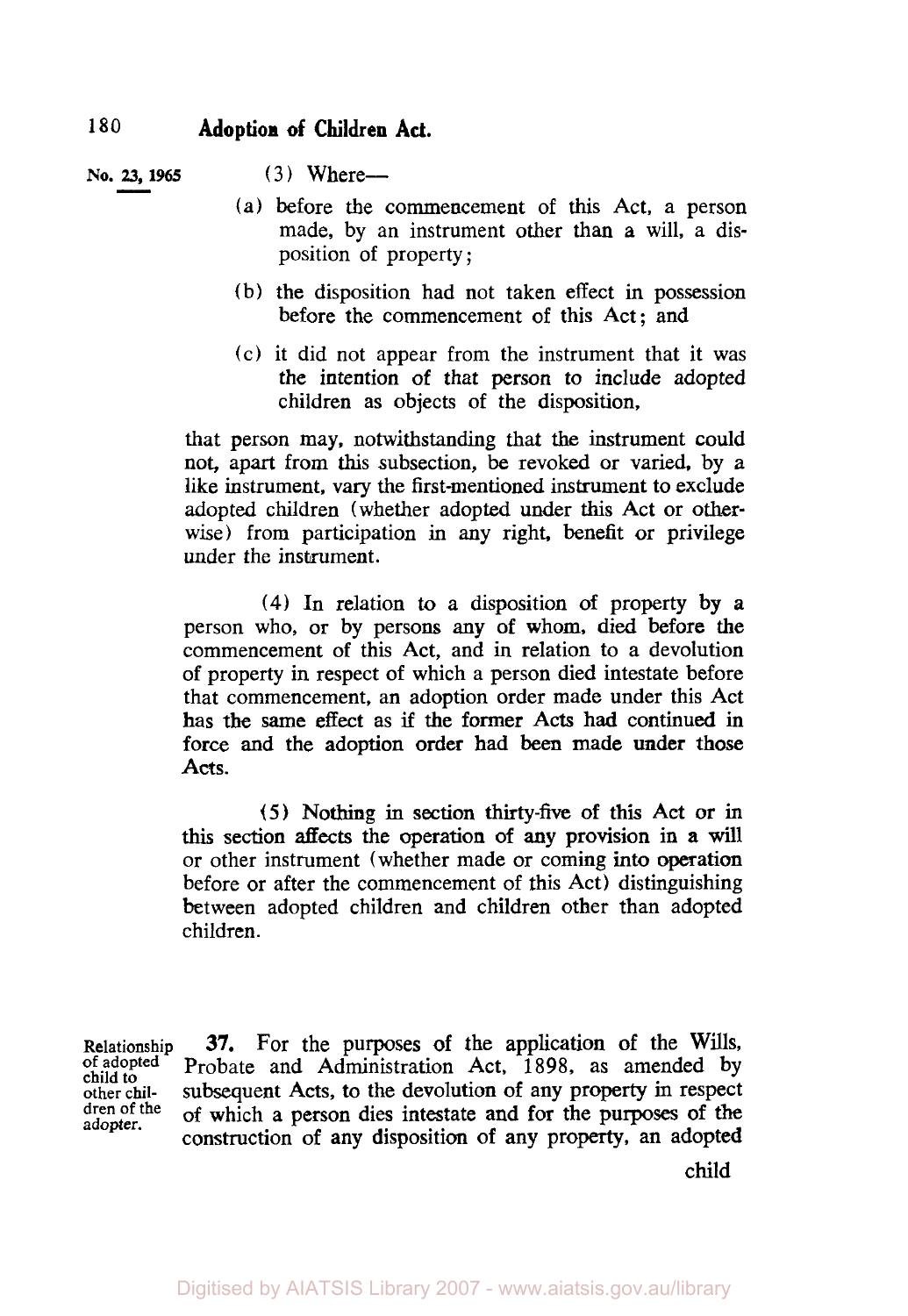child shall be deemed to be related to **any** other person, **No. 23, 1965**  being the child or adopted child of his or her adoptive parent or parents-

- (a) where he or she was adopted by two spouses **jointly,**  and that other person is the child or adopted child of both of them, as brother or sister of the whole blood; **and**
- **(b)** in any other case, as brother or sister of the half blood.

**38.** (1) Subject to subsection **two** of this section, upon **Names of**  the making of an adoption order, the adopted child shall adopted have as **his** surname the surname of the adoptive parent or parents and shall have as his forename or forenames such name or names as the Court, in the adoption order, approves on the application of the adoptive parent or parents.

(2) Where, before the making of the adoption order, the adopted child has been generally known by a particular surname, the Court may, in the adoption order, order that the child shall have that name *as* his surname.

(3) Nothing **m** this section prevents the changing of any name of an adopted child, after the making **of** the adoption order, in accordance with the law of New **South**  Wales.

**39.** (1) Subject to subsection two of this section, upon **Effect** of the making of an adoption order, the adopted child acquires order on the domicile of the adoptive parent or parents at the date of <sup>domicile.</sup> *the* adoption order and the child's domicile thereafter shall **be** determined as if the child had been born in lawful **wedlock**  to that parent or those parents.

(2) The domicile acquired, upon the making **of** the order, **by** the child under subsection one of **this** section shall be deemed to be also the child's domicile of origin.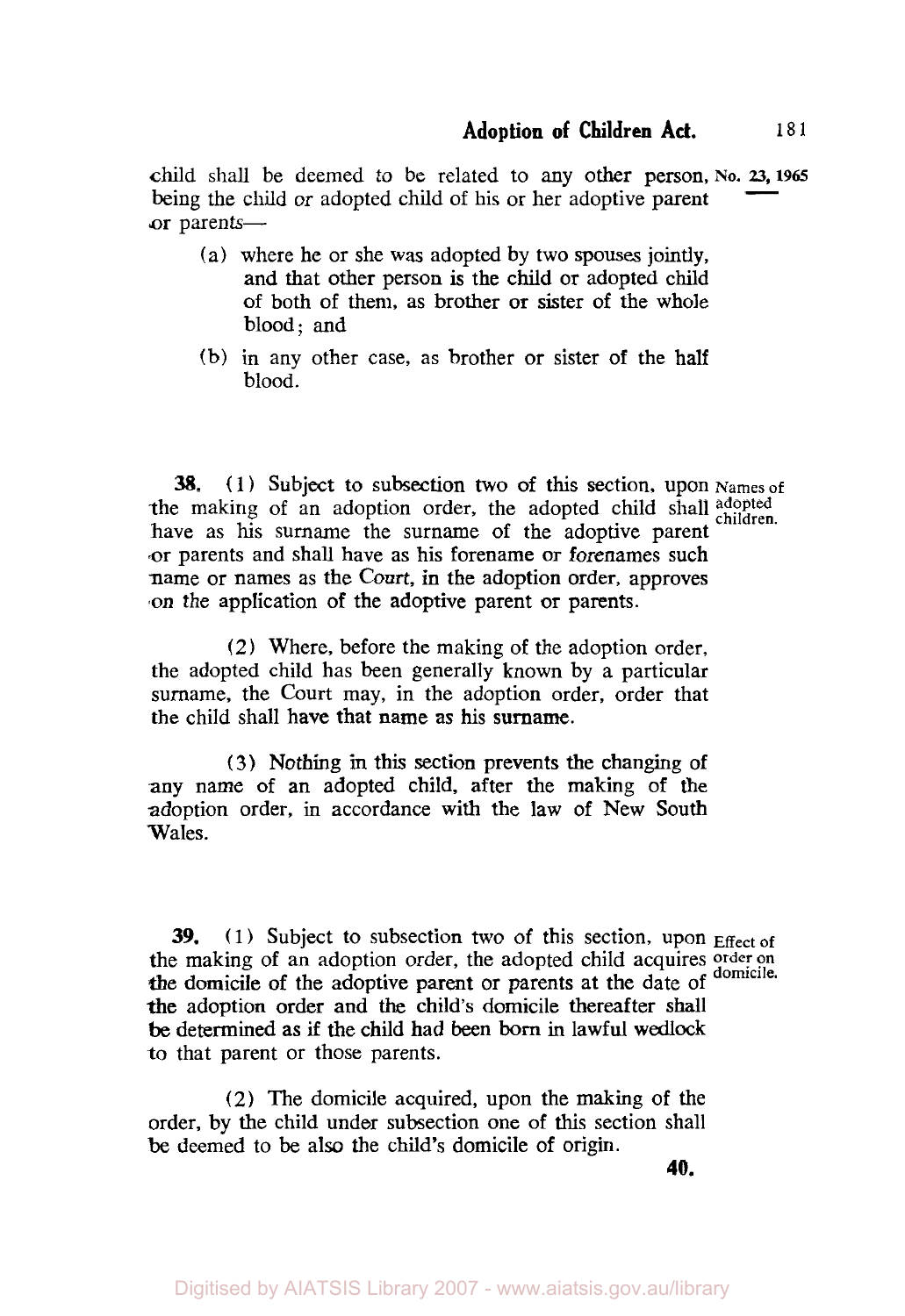**NO. 23, 1965 40.** (1) Where, before conveying, transferring or dis-**Liability of** tributing any property among the persons appearing to be trustees and entitled thereto, a trustee or personal representative gives the personal potice referred to in coation civity of the Trustee A et 1025, eq. personal **representa-** notice referred to in section sixty of the Trustee Act, 1925, as tives in **amended** by subsequent Acts, or section ninety-two of the respect of Wille **Proboto** and Administration Act 1809 as a manded by respect of **Wills, Probate and Administration Act, 1898**, as amended by adopted **and the structure** by the persons. subsequent Acts, as the case may be, and the time fixed by the notice has expired, the trustee or personal representative shall not be liable to any person—

- (a) who claims directly or indirectly an interest in the property by virtue of an adoption; and
- (b) of whose claim he does not have notice at the time of the conveyance, transfer or distribution.

(2) Nothing in this section prejudices the right of **a** person to follow property into the hands of a person, other than a bona fide purchaser for value, who has received it.

## **DIVISION** 4.-*Interim Orders.*

Making of interim **41. (1)** Upon an application to the Court for an order for the adoption of a child, the Court may postpone the determination of the application and make an interim order for the custody of the child in favour of the applicants. **orders.** 

> (2) An interim order shall be subject to such terms and conditions relating to the maintenance, education and welfare of the child as the Court thinks fit.

> **(3)** The Court shall not make an interim order in respect of a child in favour of any persons unless the Court could lawfully make an order for the adoption of that child by those persons.

> *(4)* While an interim order remains in force in respect of a child, the persons in whose favour the order **is**  made are entitled to the care and custody of the child.